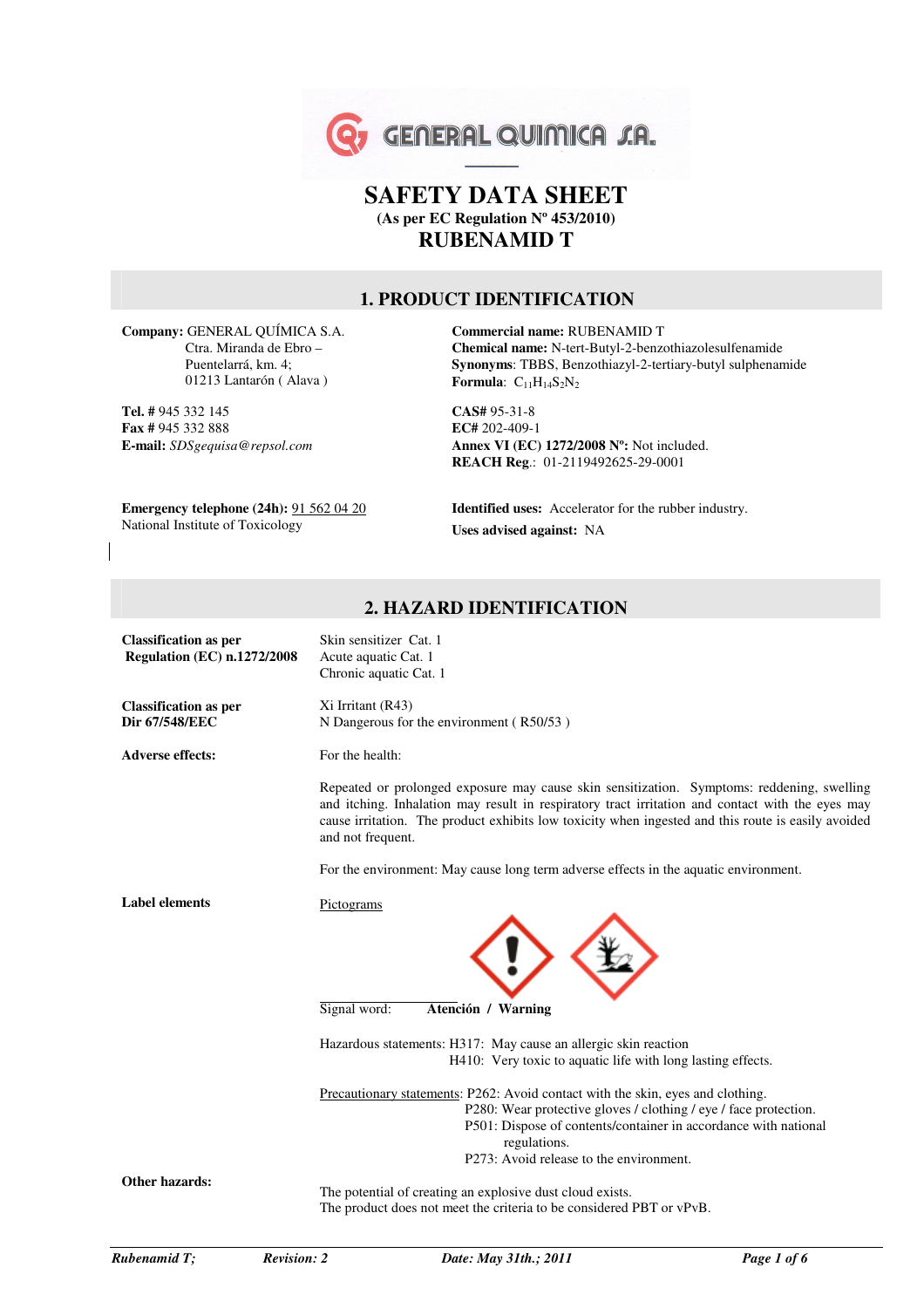# **3. COMPOSITION**

| <b>Component</b>                         | $CAS \#$  | Range %        |
|------------------------------------------|-----------|----------------|
| N-tert-Butyl-2-benzothiazole sulfenamide | $95-31-8$ | > 95           |
| Mercaptobenzothiazole disulfide          | 120-78-5  | < 0.5          |
| tert-Butylamine                          | 75-64-9   | ${}_{0.5}$     |
| White mineral oil                        | 8042-47-5 | $\overline{a}$ |

### **4. FIRST AID MEASURES**

| <b>Inhalation:</b>         | Move the affected person to fresh air. If breathing is difficult, give oxygen and seek immediate<br>medical attention.                                                                                                                |
|----------------------------|---------------------------------------------------------------------------------------------------------------------------------------------------------------------------------------------------------------------------------------|
| <b>Ingestion:</b>          | Seek immediate medical attention. Do not induce vomiting unless told to do so by a poison<br>control centre or doctor. Never administer anything by mouth to an unconscious person.                                                   |
| Contact with the skin:     | Remove contaminated clothing and thoroughly wash the affected parts of the body with soap<br>and water. Seek medical attention if irritation persists. Wash contaminated clothing<br>thoroughly before reuse.                         |
| Contact with the eves:     | Flush immediately with plenty of water for at least 15 min. holding the eyelids open. Seek<br>medical attention if irritation persists after washing. Remove contact lenses immediately if<br>worn, unless they have adhered to eyes. |
| <b>Notes to Physician:</b> | Provide supportive care and treatment based on the patient's reactions. Give special attention to<br>breathing difficulties.                                                                                                          |

| <b>5. FIRE FIGHTING MEASURES</b>               |                                                                                                                                                                                                                                        |  |
|------------------------------------------------|----------------------------------------------------------------------------------------------------------------------------------------------------------------------------------------------------------------------------------------|--|
| <b>Extinguishing media:</b>                    | Use water spray, carbon dioxide, foam or dry powder.                                                                                                                                                                                   |  |
| <b>Special recommendations:</b>                | Fight fire from a safe distance and from a protected location. Use water spray to cool surfaces<br>exposed to the fire. Avoid the presence of airborne dust because it is combustible. Avoid<br>discharge into drains or watercourses. |  |
| <b>Protective equipment</b>                    | Fire-fighting personnel must wear approved protective clothing for fire fighting and self-<br>contained breathing apparatus                                                                                                            |  |
| Additional hazards associated<br>with the fire | If the product burns, it emits toxic gases (carbon monoxide and dioxide, oxides of sulphur and<br>of nitrogen).                                                                                                                        |  |

| <b>6. ACCIDENTAL RELEASE MEASURES</b> |                                                                                                                                                                                                                                                   |  |
|---------------------------------------|---------------------------------------------------------------------------------------------------------------------------------------------------------------------------------------------------------------------------------------------------|--|
|                                       |                                                                                                                                                                                                                                                   |  |
| <b>Environmental precautions:</b>     | Avoid discharge to sewers and public waterways. The product may cause long term adverse<br>effects to the aquatic environment.                                                                                                                    |  |
| <b>Cleanup:</b>                       | Solid spillages are collected with shovels or other means and placed into sealed plastic bags or<br>drums for later recycling or managed as waste.                                                                                                |  |
| <b>Personal precautions:</b>          | Avoid direct contact with the product and inhalation of vapours from the hot product. Keep<br>nonessential personnel away. Ventilate closed spaces before entering.                                                                               |  |
| <b>Personal protection:</b>           | Use of safety goggles, gloves and protective clothing of a suitable material. Use of respiratory<br>protective mask with filter in the presence of dust and self-contained breathing apparatus in the<br>presence of vapours from the hot product |  |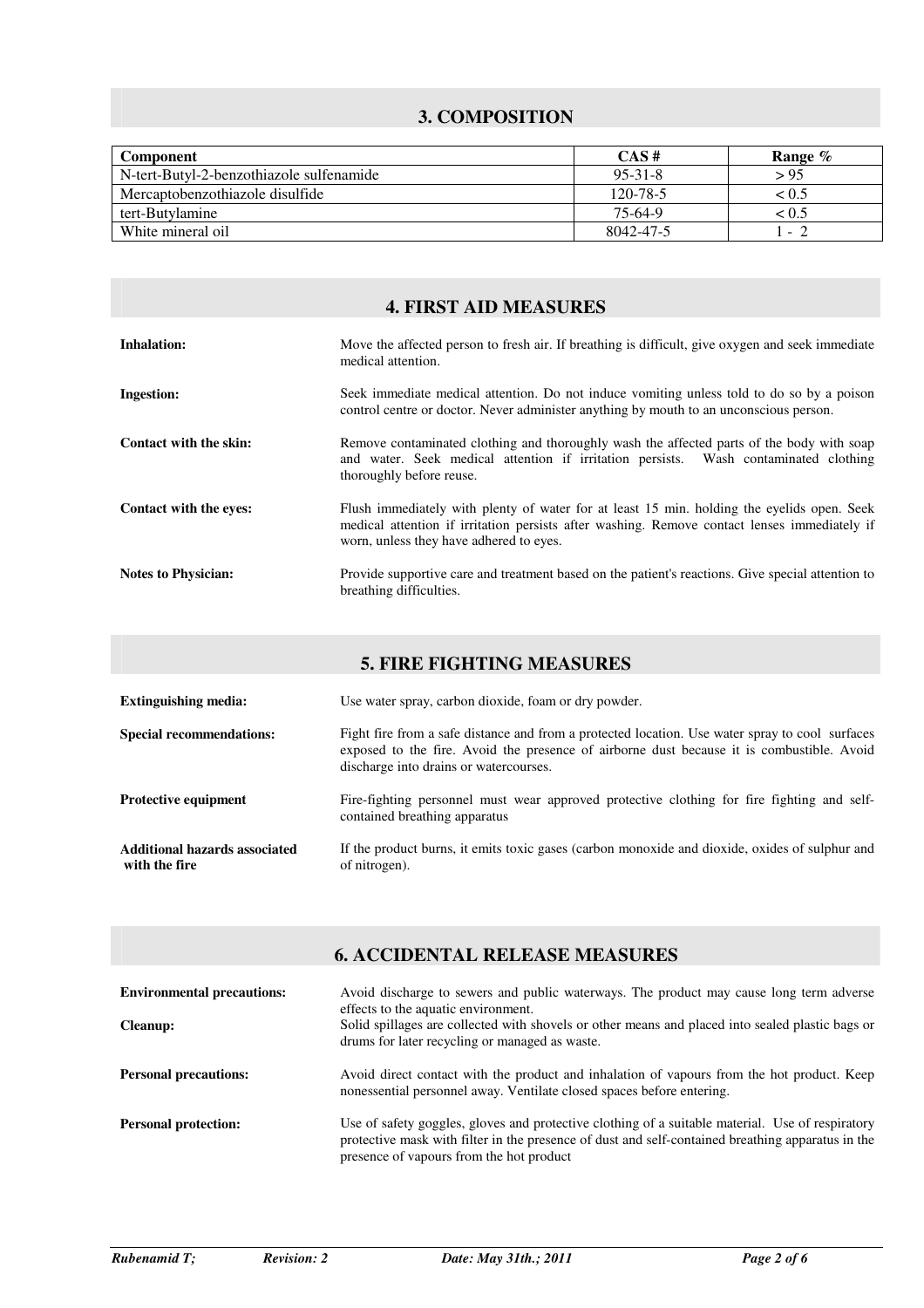|           | 7. HANDLING & STORAGE                                                                                                                                                                                                                                                                                                                                                                                                                             |
|-----------|---------------------------------------------------------------------------------------------------------------------------------------------------------------------------------------------------------------------------------------------------------------------------------------------------------------------------------------------------------------------------------------------------------------------------------------------------|
| Handling: | Do not eat, drink or smoke while handling the product. Use appropriate protective equipment<br>to avoid direct contact or inhalation of the product and avoid generating dust. Eliminate all<br>ignition sources in the material handling area: sparks, flames, static electricity and other heat                                                                                                                                                 |
|           | sources.<br>Avoid contact with the skin, eyes and clothing. Reseal containers containing unused product.<br>Wash hands with a neutral soap after handling work has finished.<br>Handle the product in areas with efficient ventilation systems.                                                                                                                                                                                                   |
| Storage:  | Store the product in a cool, dry, well-ventilated area. Store protected from direct sunlight and<br>away from strong oxidizers.<br>Stored in locations equipped with fire fighting equipment.<br>At temperatures above $40^{\circ}$ C and/or in high humidity conditions the product gradually<br>decomposes emitting irritant vapours (tert-Butylamine).<br>Incompatible Materials: Strong reducing agents, oxidizers, strong acids and alkalis. |

# **8. EXPOSURE CONTROL / PERSONAL PROTECTION**

| <b>Exposure controls:</b>            | Particulates not otherwise classified (PNOC):<br>- Inhalable particulate: $10 \text{ mg/m}^3$<br>- Respirable particulate: $3 \text{ mg/m}^3$                                                                                                                                                                                         |
|--------------------------------------|---------------------------------------------------------------------------------------------------------------------------------------------------------------------------------------------------------------------------------------------------------------------------------------------------------------------------------------|
| <b>DNELs calculated for workers</b>  | -Acute dermal: 534 mg/kg body weight/day<br>-Acute Inhalation: $14 \text{ mg/m}^3$<br>-Chronic dermal: 67 mg/kg body weight/day<br>-Chronic Inhalation: $14 \text{ mg/m}^3$<br>The product is a moderate skin sensitizer for which has not been possible to establish a dose<br>response relationship.                                |
| Appropriate engineering controls     | Ensure adequate ventilation and extraction systems in the workplace.<br>Have eye wash systems and showers in the workplace.                                                                                                                                                                                                           |
| Personal protective equipment:       | Respiratory: Full-face protective mask with filter.<br>Eye: Approved safety goggles<br>Skin: Gloves (rubber, PVC, polychloroprene). Long sleeve overall and appropriate footwear to<br>avoid contact with skin.                                                                                                                       |
| Hygiene measures in the<br>workplace | Shower with hot water and soap at the end of the day. Do not use solvents for cleaning the<br>body. Both clothing and equipment should be changed frequently and dry cleaned, check the<br>condition of the gloves to avoid internal contamination and discard if signs of cuts or holes are<br>detected. Use skin creams after work. |

# **9. PHYSICAL & CHEMICAL PROPERTIES**

| Appearance              | Solid light cream colour   | Vapour pressure                                 | $2.1*10^{-6}$ hPa at 25°C                |
|-------------------------|----------------------------|-------------------------------------------------|------------------------------------------|
| Odour                   | Characteristic of amine    | Vapour density                                  | NA.                                      |
| pН                      | NA.                        | <b>Relative density:</b>                        | 1.29 $g/cm3$                             |
| <b>Melting point</b>    | $105-115$ °C               | Solubility in water                             | 1.74 mg/l at $20^{\circ}$ C and pH 7.6   |
| <b>Boiling point</b>    | Decomposes before boiling  | <b>Partition coefficient</b><br>n-octanol/water | Log Pow: 3.36 at $25^{\circ}$ C and pH 7 |
| <b>Flash point</b>      | 165°C (Cleveland Open Cup) | <b>Autoignition temperature</b>                 | $340 - 380^{\circ}$ (for powder)         |
| <b>Evaporation rate</b> | <b>NA</b>                  | Decomposition temp.                             | $207^{\circ}$ C                          |
| <b>Flammability:</b>    | Not readily flammable      | <b>Viscosity</b>                                | <b>NA</b>                                |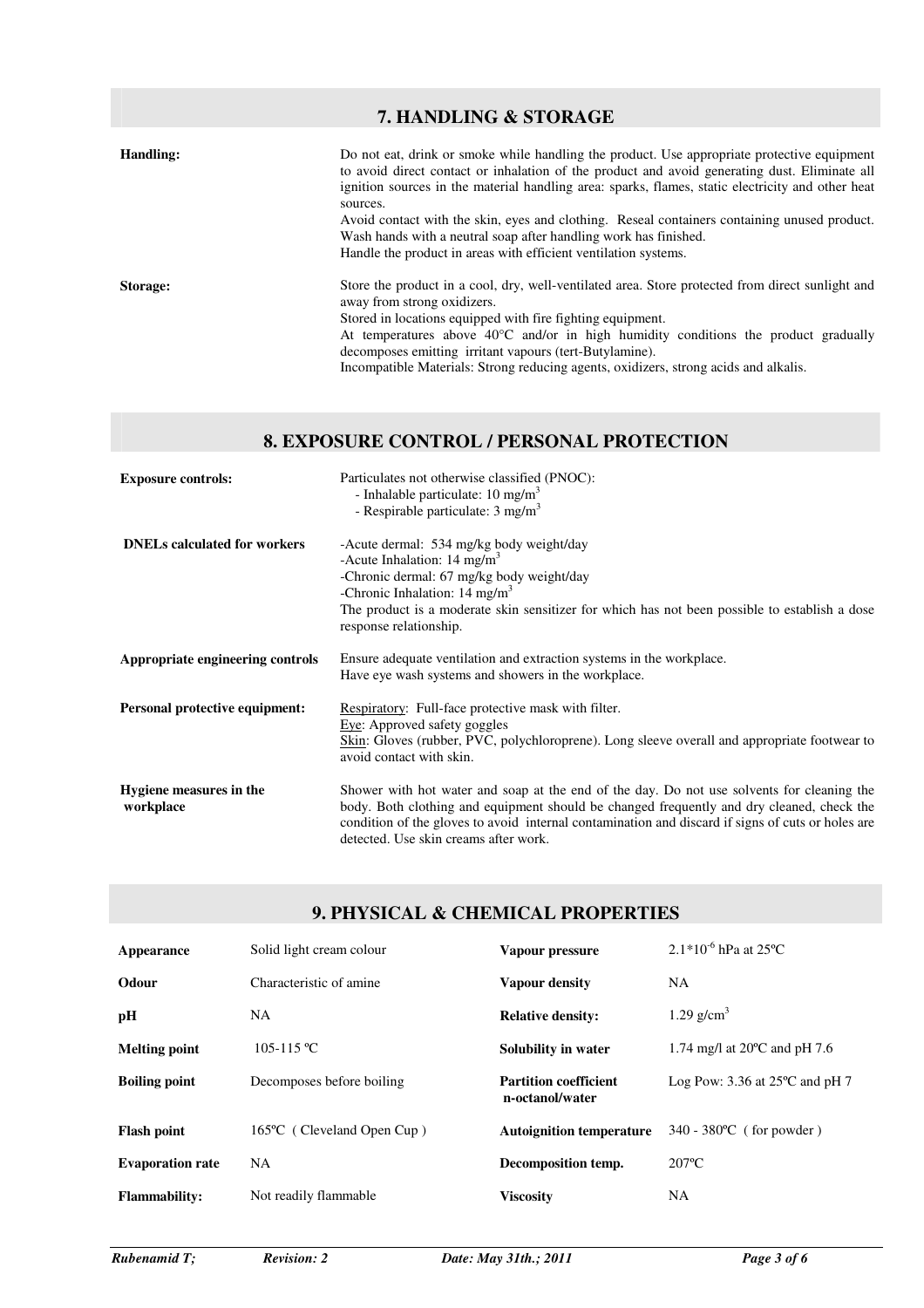### **9. PHYSICAL & CHEMICAL PROPERTIES (cont.)**

**Combustion properties:**

NA **Explosive properties** Explosion class: St2 Kst: 171-273 bar.m/s Lower explosive limit: 20  $\rm g/m^3$ Minimum ignition energy:<3mJ

**Other properties of**  Soluble in acetone, ether, alcohols. **interest:**

#### **10. STABILITY & REACTIVITY**

| <b>Chemical stability:</b>                  | The product is stable when stored at room temperature in its original packaging. Stable under<br>normal conditions of use, handling and transport. When the product gets wet, it slowly<br>decomposes releasing tert-Butylamine vapours |
|---------------------------------------------|-----------------------------------------------------------------------------------------------------------------------------------------------------------------------------------------------------------------------------------------|
| Conditions to avoid:                        | Keep away from heat sources, sparks and flames. Also avoid contact with sources of moisture.                                                                                                                                            |
| <b>Incompatible Materials:</b>              | Oxidizing agents, strong acids and alkalis.                                                                                                                                                                                             |
| <b>Hazardous decomposition</b><br>products: | Thermal decomposition generates amines (tert-Butylamine, aniline) and derivatives of a<br>sulphurous nature. In case of combustion see section 5.                                                                                       |

#### **11. TOXICOLOGICAL INFORMATION**

| Acute oral toxicity $LD_{50}$ (mg/kg):               | $6,310$ mg/kg (rat)                                                                                                                                                                                                                     |
|------------------------------------------------------|-----------------------------------------------------------------------------------------------------------------------------------------------------------------------------------------------------------------------------------------|
| <b>Acute dermal toxicity</b><br>$LD_{50}$ (mg/kg):   | $>$ 7,940 mg/kg (rabbit)                                                                                                                                                                                                                |
| Organs affected/routes of<br>exposure:               | Eyes, respiratory tract, skin / inhalation, contact.                                                                                                                                                                                    |
| Ingestion:                                           | While the product is slightly toxic by ingestion, discomfort and/or adverse effects may result<br>from the ingestion of relatively large amounts of product.                                                                            |
| <b>Contact with the skin:</b>                        | The product is mildly irritating to the skin. Symptoms: reddening, swelling and rashes. May<br>cause an allergic skin reaction.                                                                                                         |
| <b>Inhalation:</b>                                   | May cause mild irritation of the upper respiratory tract (mouth, nose and throat). Symptoms<br>may include pain in the nose and throat, coughing and sneezing repeatedly.                                                               |
| Contact with the eyes:                               | May cause slight irritation to eyes with symptoms typical of conjunctivitis: reddening,<br>swelling, pain and tears.                                                                                                                    |
| <b>Medical conditions</b><br>aggravated by exposure: | Skin and lung diseases. Haematological problems and liver and/or kidney disease. The product<br>or its emissions during use may cause sensitization effects or allergic reactions that may<br>aggravate pre-existing systemic diseases. |
| Carcinogenicity:                                     | Negative in standard in vitro tests. Neither the product or any of the impurities/additives<br>present in amounts exceeding 0.1% have been classified by NTP, IARC or OSHA as a<br>carcinogen or suspected carcinogen.                  |
| Genotoxicity:                                        | Negative for genetic activity for in vitro and in vivo tests using mammalian cells.                                                                                                                                                     |
| <b>Reproductive toxicity:</b>                        | No evidence of teratogenicity in animal studies using rats, mice and hamsters.                                                                                                                                                          |
| Other information of interest:                       | The product generates amine vapour during the vulcanization process which can cause<br>respiratory sensitization, in eyes and skin.                                                                                                     |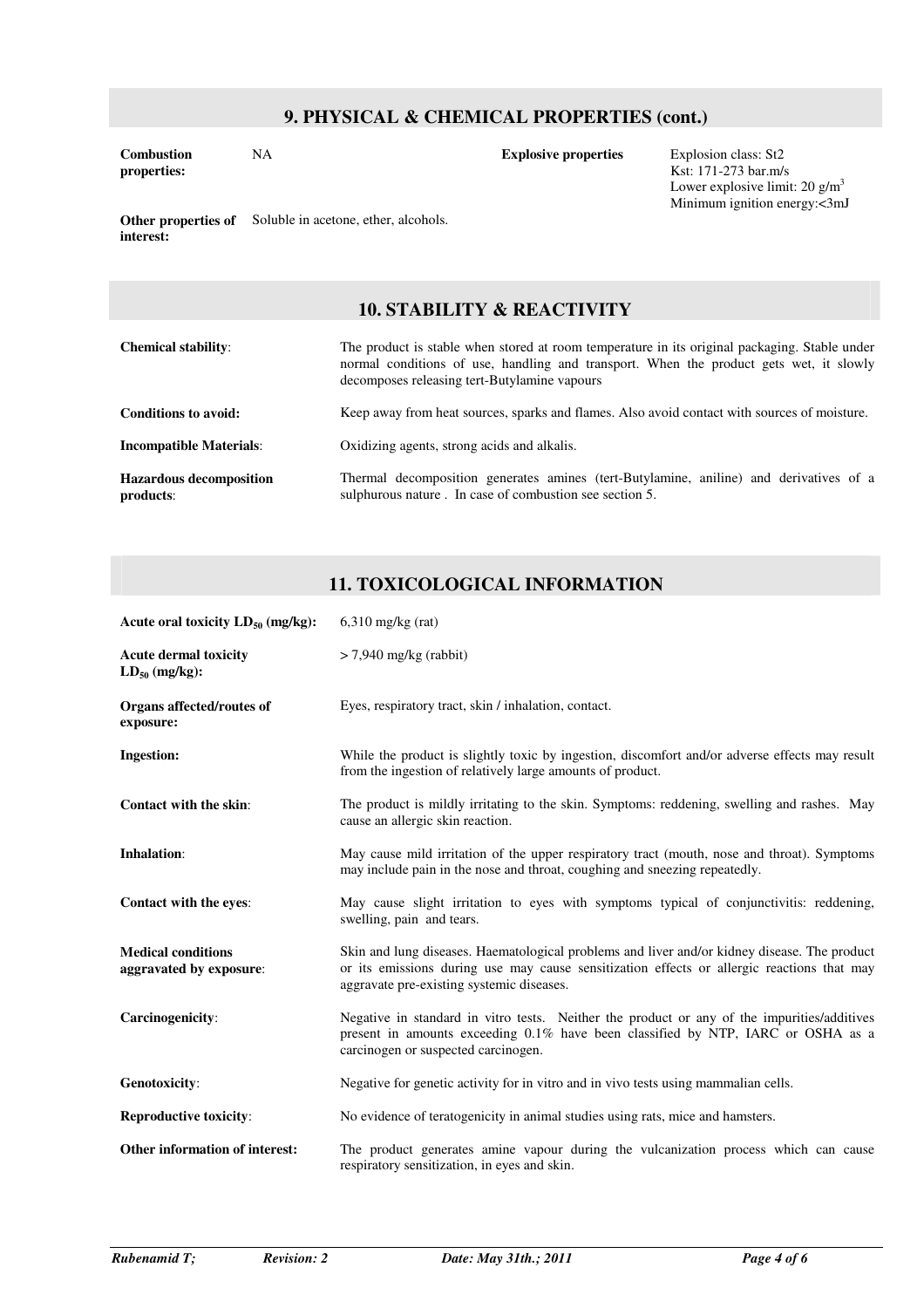# **12. ECOLOGICAL INFORMATION**

| <b>Toxicity to fish:</b>               | 96h-LC <sub>50</sub> (Lepomis macrochirus): $1.2 \text{ mg/l}$<br>96h-LC <sub>50</sub> (Oncorhynchus mykiss): $1.6 \text{ mg/l}$<br>96h-LC <sub>50</sub> (Pimephales promelas): 21 mg/l                                                                                                                        |
|----------------------------------------|----------------------------------------------------------------------------------------------------------------------------------------------------------------------------------------------------------------------------------------------------------------------------------------------------------------|
| Toxicity to algae:                     | NOEC (72h) (Scenedesmus capricornutum): 0.023 mg/l                                                                                                                                                                                                                                                             |
| <b>Toxicity to invertebrates:</b>      | 48h- $EC_{50}$ (Daphnia magna): >100 mg/l                                                                                                                                                                                                                                                                      |
| Degradability:                         | Abiotic: The product is rapidly degraded by hydrolysis $(50\% \text{ in } 8.6 \text{ h at pH } 7 \text{ and } 25\degree\text{C}, \text{ in } 12$<br>h at pH 5 and in 41 h at pH 9) and Photolysis (breakdown by photolysis in water: 50% in less<br>than $1$ h).<br>Biotic: Product not readily biodegradable. |
| <b>Persistence and bioaccumulation</b> | The tests performed with the material indicate that the product is neither bioaccumulative or<br>persistent ( $BCF < 20$ ). The product does not meet the criteria to be considered PBT or vPvB.                                                                                                               |
| <b>PNEC</b> values                     | Freshwater: $0.0023 \text{ mg/L}$<br>Aquatic marine water: 0.00023 mg/L<br>Freshwater sediment: 0.018 mg/kg w.w.<br>Marine sediment: 0.0018 mg/kg w.w.<br>Soil: $0.0134$ mg/kg w.w.<br>$STP: 100$ mg/L                                                                                                         |

### **13. DISPOSAL CONSIDERATIONS**

| For the product:               | Recycle the product whenever possible. If reuse is not possible, dissolve or mix the material<br>with a combustible solvent and burn in an incinerator equipped with an appropriate gas<br>treatment system.<br>In any case, avoid discharge into the environment in an uncontrolled way. |
|--------------------------------|-------------------------------------------------------------------------------------------------------------------------------------------------------------------------------------------------------------------------------------------------------------------------------------------|
| <b>Contaminated containers</b> | Manage as dangerous waste under the laws of the country concerned.                                                                                                                                                                                                                        |
| Handling:                      | Use properly sealed and labelled containers. Used containers should be handled so as not to<br>generate dust during collection, transportation and final disposal.                                                                                                                        |
| <b>General Provisions:</b>     | The establishments and companies engaged in the recovery, disposal, collection or<br>transportation of waste should comply with European regulations on waste management or<br>other local, regional or national regulations in force.                                                    |

# **14. TRANSPORT INFORMATION**

| Land transport:                |                                                            |
|--------------------------------|------------------------------------------------------------|
| <b>ADR/RID class:</b>          | 9                                                          |
| Hazard ID $N^{\circ}$ :        | 90                                                         |
| Packaging group:               | Ш                                                          |
| Substance ID $N^{\circ}$ :     | 3077                                                       |
| $UN No$ :                      | <b>UN 3077</b>                                             |
| "Hazard label":                | Hazardous for the environment:                             |
| <b>Proper shipping name:</b>   | ENVIRONMENTALLY HAZARDOUS SUBSTANCE, SOLID, N.O.S.         |
| <b>Additional information:</b> | http://www.unece.org/trans/danger/adr/adr_linguistic_e.htm |
| Sea transport:                 |                                                            |
| <b>IMO/IMDG</b> class:         | 9                                                          |
| Packaging group:               | Ш                                                          |
| $UN No$ :                      | <b>UN 3077</b>                                             |
| EMS:                           | $F-A. S-F$                                                 |
| "Hazard label":                | Hazardous for the environment:                             |
| <b>Proper shipping name:</b>   | ENVIRONMENTALLY HAZARDOUS SUBSTANCE, SOLID, N.O.S.         |